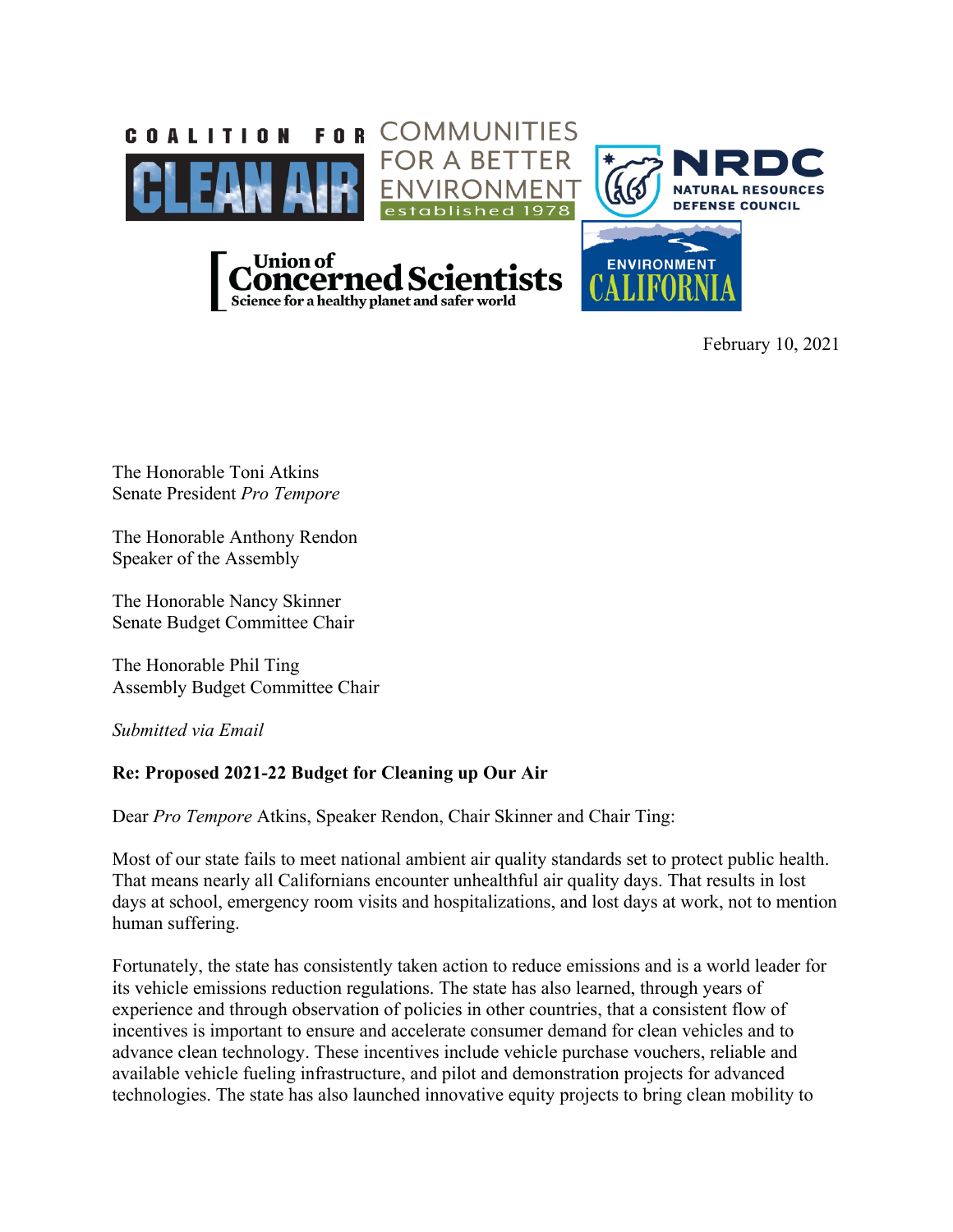our disadvantaged communities, including scrap-and-replace incentives, EV car-sharing, and rural school buses. But most of our incentive projects have exhausted their funds or soon will, and they urgently need replenishment.

Therefore, we recommend that the Legislature:

- **Approve the Governor's request for \$315 million for Clean Trucks, Buses and Off-Road Equipment.** Fine particulate matter produced by diesel trucks is particularly health-threatening. It is responsible for about 95 percent of pollution-related health impacts in the world. In California, communities of color are most burdened by this diesel truck pollution.
- **Approve the Governor's request for \$150 million for Clean Cars 4 All and other Transportation Equity Projects**. These investments expand the benefits of clean mobility to all Californians, including disadvantaged and low-income communities, by increasing transportation equity investments -- including EV purchase incentives for low and moderate income buyers, scrap-and-replace subsidies, van-pooling, and communitydriven clean mobility projects. We recommend that at least \$75 million of this total be allocated to Clean Cars 4 All, which funds clean replacement vehicles for low-and moderate-income drivers scrapping gross-polluting cars, and at least \$25 million for EV purchase incentives for low-and-moderate-income drivers.
- **Reauthorize the Clean Transportation Program and Air Quality Improvement Program (AB 118/AB 8),** which provides incentives to support innovation and accelerate the development and deployment of advanced transportation technologies and fueling infrastructure. This Energy Commission and Air Resources Board program invests about \$125 million a year, leveraging public and private investments, and will sunset on January 1, 2024. We support the securitization of \$1 billion of these future revenues to support the expansion of the CEC's Clean Transportation Program. Continued public support for charger deployment is essential to meeting the state's ZEV, air quality and climate needs. A recent CEC staff report finds that the state will need over 1.5 million public and shared private chargers for light-duty vehicles and 157,000 fast chargers for medium and heavy-duty vehicles in 2030. The report finds that charging infrastructure deployment is lagging vehicle sales, and this gap may stymie progress toward zeroemission targets. We believe that this budget action should be followed by a policy bill that ensures that the infrastructure serves disadvantaged communities and meets the needs of buses and trucks.
- **Support the Governor's proposal of \$325 million for Community Air Protection (AB 617)**, which focuses on reducing the cumulative impacts of air pollution in disadvantaged communities that have been hit hard by unhealthy air, climate change, the pandemic and recession.
- **Take early action on 2020-2021 Greenhouse Gas Reduction Fund allocations.** Programs that provide clean, dependable transportation to low-income Californians will